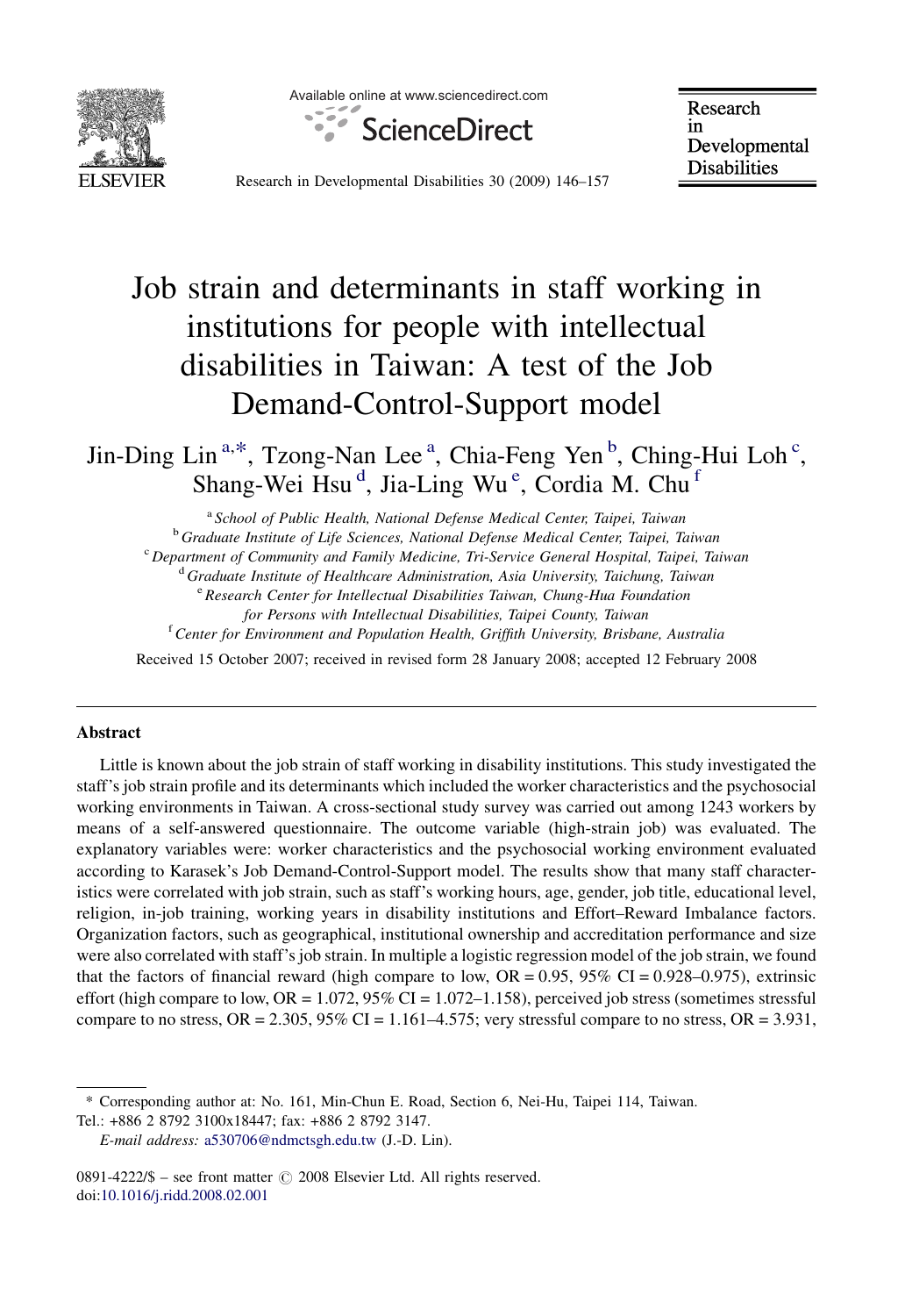95% CI = 1.738–8.893) of the staff were significantly correlated to the high job strain of the staff. An important focus of future research should be extending the findings to consider the factors to affect the high job strain to improve the well-being for staff working for people with intellectual disability.  $\odot$  2008 Elsevier Ltd. All rights reserved.

Keywords: Effort–Reward Imbalance model; Job Demand-Control-Support model; Job strain; Staff; Stress

## 1. Introduction

Staff plays a vital role in the provision and they affect significantly the quality of services for people with intellectual disabilities (ID) [\(Rose, David, & Jones, 2003](#page-11-0)), many studies found that the staff is often experience poor morale, high stress, burnout and high turnover rate (Attwood  $\&$ [Joachim, 1994](#page-10-0); [Hatton et al., 1999;](#page-11-0) [Larson & Lakin, 1992](#page-11-0)). However, [Skirrow and Hatton \(2007\)](#page-11-0) employed a systematic review found that staff in services for adults with ID may not be at increased risk of burnout compared to staff in other services, a significant minority may experience high rates of burnout and this appears to be linked to issues of service delivery and work support. Workplace stress (job strain) clearly is important for staff turnover ([Hatton et al.,](#page-11-0) [2001](#page-11-0)). According to [Rose and Rose's \(2005\)](#page-11-0) reviews, a number of factors have been implicated in influencing the levels of stress. These include perceived support, staff coping styles and emotional reactions to challenging behavior, the organization and role definition and service user characteristics. [Hatton et al. \(2001\)](#page-11-0) revealed that work satisfaction, job strain, younger staff age and easier subjective labor conditions were directly associated with intended turnover. Other studies, such as [Robertson et al. \(2005\)](#page-11-0) found that the greatest perceived sources of stress were lack of resources and lack of staff support. The lowest level of satisfaction was the rate of pay. They also reported that high levels of intended staff turnover may be more due to job insecurity and lack of support than service user challenging behavior.

Little is known about the working stress profile of staff in disability institutions in Taiwan. An adequate understanding of stress profile and its determinants is important to prevent chronic health problems and absenteeism of staff. The [Karasek's \(1979\)](#page-11-0) model of Job Demand-Control-Support (JDCS) has been adopted in analyzing psychological demands and decision latitude to the jobs. This model has dominated research on working stress for more then two decades ([van](#page-11-0) [der Doef & Maes, 1999\)](#page-11-0). Four distinctly different kinds of psychosocial work experience are generated by the interactions of high and low levels of psychological demands and decision latitude: high-strain jobs, active jobs, low-strain jobs, and passive jobs ([Karasek's 1979](#page-11-0)). Highstrain job is that the most adverse reactions of psychological strain (fatigue, anxiety, depression, and physical illness) occur when psychological demands of the job are high and the worker's decision latitude in the task is low. Active job, typical of professional work, call for the control is high and psychological demand is also high. Such situations, while intensely demanding, involve workers in activities over which they feel a large measure of control, the freedom to use all available skills. Low-strain jobs, situations with few psychological demands and high levels of control. The final kind of the model is a Passive Job represents situations of low demand and low control ([Karasek & Theorell, 1990\)](#page-11-0). There were lacking the complete theoretical framework of job strain and determinants in the previous studies on the job strain of the staff for people with ID. It is difficult to review the general picture of job strain for people working in disability arenas. In addition, the issues of health and well-being of the staff for people with ID are being ignored traditionally in Taiwan society. The study objectives were to describe the stress profile and its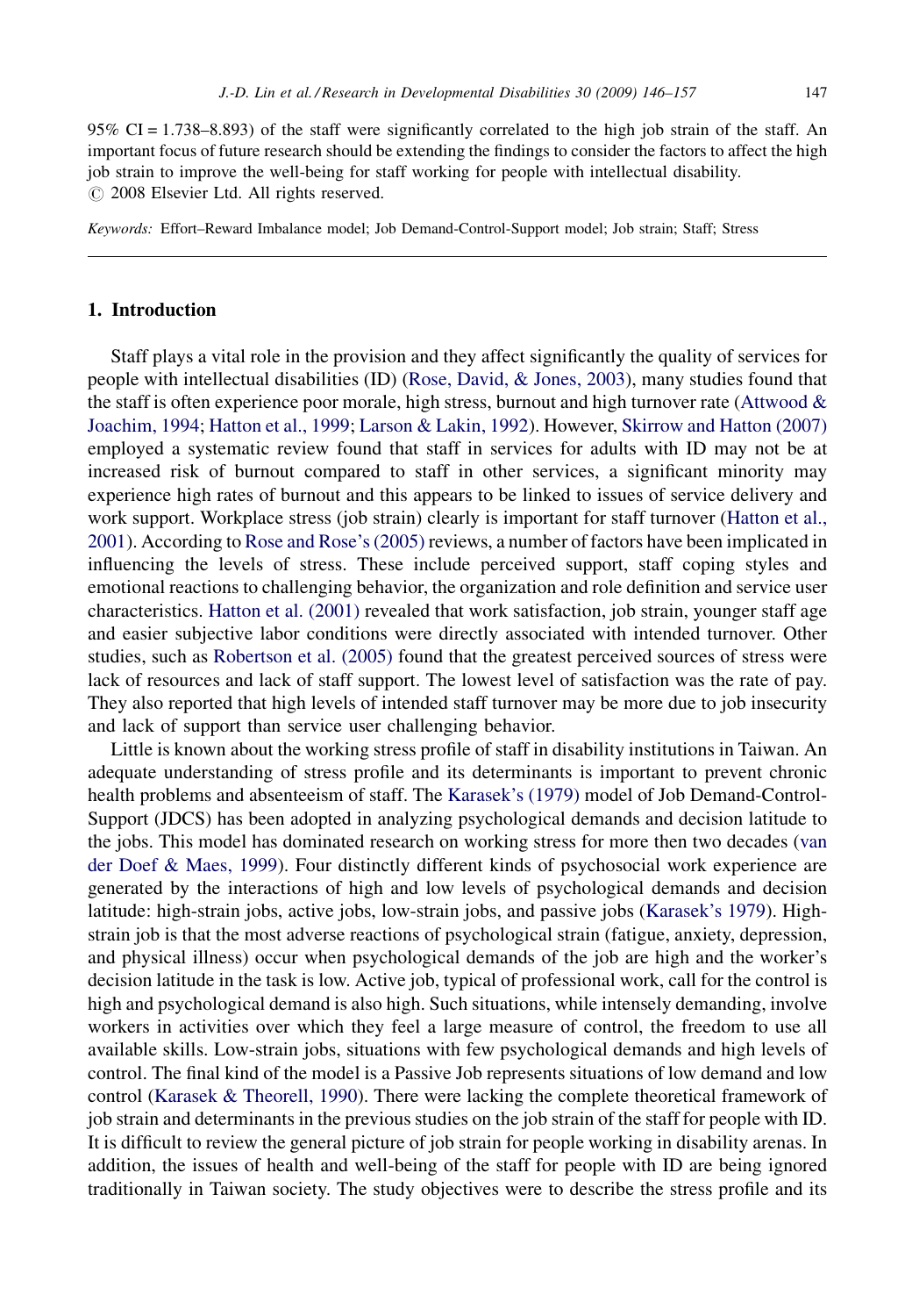determinants of staff working in the disability institutions by using Karasek's JDCS model in Taiwan.

# 2. Method

# 2.1. Subjects and methods

The study entire population was composed of 7466 staff who was working in all 244 registered intellectual disability institutions in 2005 in Taiwan. With regard to subject sampling, we used the [Marks's theory \(1982\)](#page-11-0) to calculate the minimum meaningful subjects requirement, the least sample size was six times of variables presented in questionnaire of the survey. Due to the nature of low response rate (anticipated 60%) in the field of disability study and mail survey, so we over sampled to obtain meaningful statistical data. In survey research, the method of over sampled is a good alternative to solve the low response rate ([Bryman, 2001](#page-11-0)). From his theory, the present study needs to recruit 1010 subjects at least to achieve meaningful statistical data [(101 variables  $\times$  6)/60% = 1010]. Subjects were stratified by administrative area (North, South, East and Central Taiwan) selected systematically according to the proportion of the institutions in each area for the study. As choosing the institutions, we mailed the consent letter to the institutions for the survey.

Data were collected by a mail-structured questionnaire that was completed by the institutional staff. The authors mailed out the questionnaires to the participating institutions and the institutional coordinator distributed them to their staff. The survey covered a 3-month period from December 2005 to February 2006. In an attempt to increase the response rate, the questionnaire sent to each respondent was accompanied by a gift of thanks for their cooperation. In addition, the researchers administering the study also phoned each coordinator in institutions, reminding them to mail back the questionnaire within the data collection period. The questionnaire was specifically designed and, to improve its validity, was reviewed by five experts in the field of family medicine, health policy, epidemiology, nursing and social welfare. The questionnaire concerned demographics, institutional characteristics, Job Content Questionnaire (JCQ), Effort–Reward Imbalance Questionnaire (ERI) and self-perceived heath status. Among the questionnaire, we used the Chinese JCQ and ERI questionnaires which were developed by Professor Cheng Y.W., she and her colleague indicated that Chinese Version of the JCQ and ERI is reliable and valid for assessing psychosocial work conditions among Taiwanese workers [\(Cheng, Luh, & Guo, 2003](#page-11-0)). The present study has received the approval to use the Chinese JCQ and ERI questionnaire in 2005. The data were entered into a database and analyzed using SPSS 11.0 software.

## 3. Results

A total of 1629 questionnaires were mailed to the staff among 24 institutions, 1250 were response, giving a return rate of 76.73%. Of these, seven individuals did not meet eligibility criteria which the response questionnaire were incompletely (less than 70%), and they were excluded from the present study. The final sample consisted of 1243 staff were recruited in the analysis.

The study will use percent or mean (include S.D.) to analyze demographic characteristics working hours and working history of the subjects. The demographic characteristics of the respondents were shown in [Tables 1 and 2](#page-3-0). There were 81.1% female respondents and 18.9%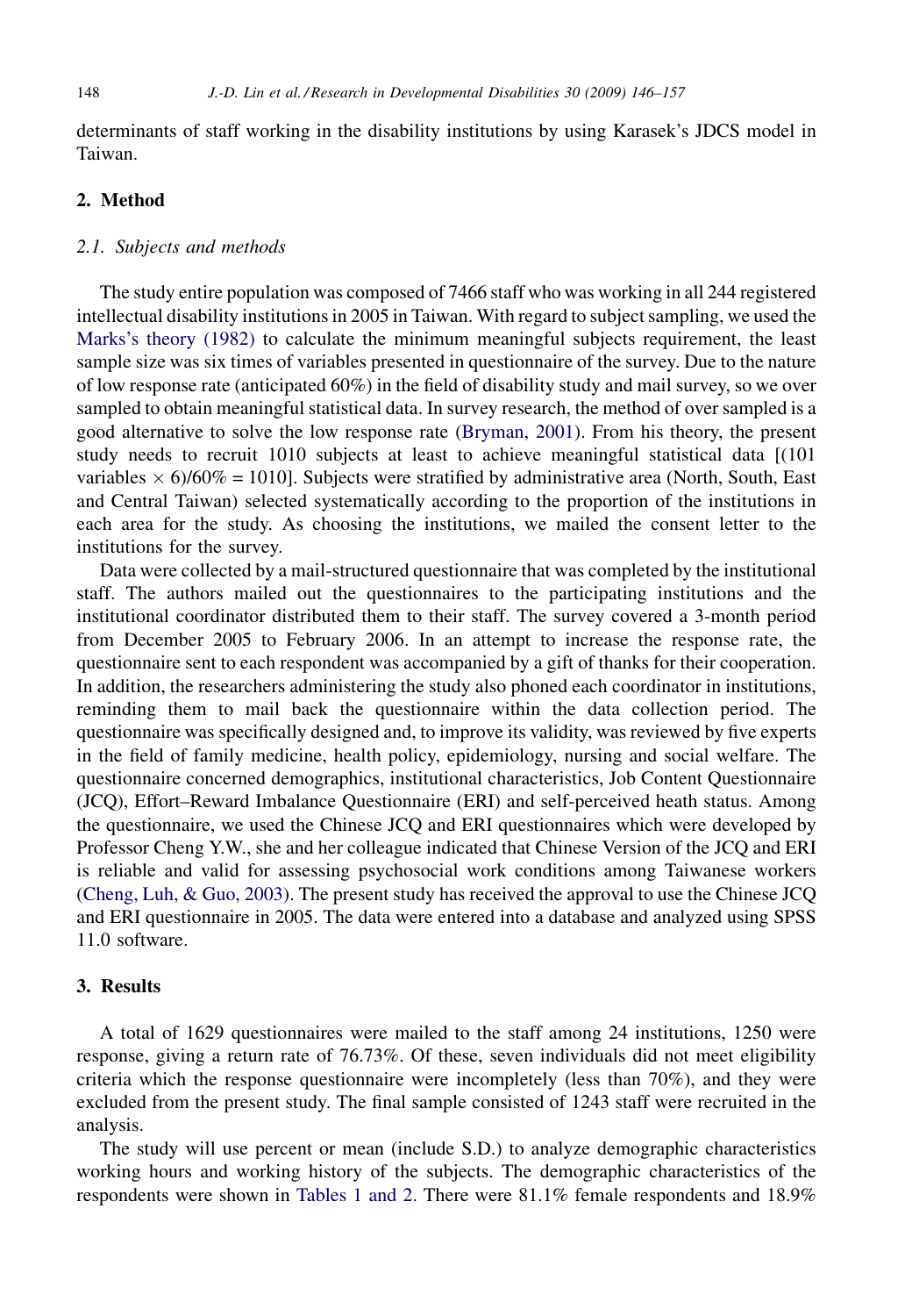<span id="page-3-0"></span>Table 1 Age, working hours and working history of the subjects

| Category $(N = 1243)$                   |      | Min | Max | Mean  | S.D.  |
|-----------------------------------------|------|-----|-----|-------|-------|
| Age                                     | 1197 |     | 64  | 38.61 | 10.18 |
| Working hours (per week)                | 116  | 20  | 104 | 45.02 | 8.65  |
| Work history of the present job (month) | 1194 |     | 415 | 79.89 | 75.78 |

were male. The average age of staff was  $38.61$  years (S.D. = 10.18), they work 45 h (S.D. = 8.65) per week and six and half working years on average in institutions. Most of the respondents were first-line workers, such as teaching and nursery workers (37.8%), nearly 60% had college or university educational level and there were 34.8% unmarried staff. In the previous job experience, 81.8% did not have working experience before which means the present job was his/ her first job in their working career. In term of the in-job training, 78.6% felt adequately and 15.7% felt inadequate and 5.7% did not accept any in-job training in institutions.

We used mean, minimum/maximum value and standard deviation to describe the distribution of Demand-Control-Support and Effort–Reward Imbalance conditions of the subjects. Distribution of Demand-Control-Support and Effort–Reward Imbalance model shown in [Table 3.](#page-5-0) Job control, psychological demand and work-related social support were main domains of Demand-Control-Support model. In-job control, the mean score was 63.1 (S.D. = 8.66), the minimum was 28 and the maximum was 96. The median score  $(=64)$  of social support is the cut point of high and low job control. Among the domains of job control, skill discretion and decision authority were the two main indicators. The mean of skill discretion and decision authority were 32.04 (S.D. = 4.21) and 31.08 (S.D. = 5.67) while the mean of psychological demand was 30.38  $(S.D. = 4.53)$ . Our median score  $(=30)$  was divided into high and low on psychological demands of the job. Work-related social support was  $23.99$  (S.D. =  $3.04$ ), co-worker support was 12.34  $(S.D. = 1.58)$  and supervisor support was  $11.66$   $(S.D. = 1.93)$ . The first 25 percentile (score = 24) was the cut point of work-related social support.

With regard to the Effort–Reward Imbalance model, there were three main indicators: overcommitment, extrinsic effort and reward. The results showed that the average score of overcommitment was 15.68 (S.D. = 2.57), extrinsic effort was 17.31 (S.D. = 6.27), and reward was 21.98 (S.D. = 8.51). There were three different sub indicators of reward, self-esteem (score  $= 21.98$ , S.D.  $= 3.96$ ), social control (score  $= 20.33$ , S.D.  $= 4.48$ ) and financial rewards  $(\text{score} = 4.26, S.D. = 1.11).$ 

The methods used to analyze the associations of Job Demand-Control-Support/Effort– Reward Imbalance model and subject characteristics was ANOVA. Associations of Job Demand-Control-Support model and staff characteristics were shown in [Tables 4 and 5](#page-6-0). The job strain was divided into four groups: passive job, low-strain job, active job and high-strain job. Participant characteristics of 'weekly working hours', 'job reward', 'extrinsic effort', 'overcommitment to the job', 'job support', 'job category (title)', 'gender', 'levels of education', 'religious status' and 'in-job training' were statistically correlated to the job strain types. We also analyzed the associations of job strain types and organizational characteristics, the factors of geographic location, ownership, accreditation and the size of an institution, health status of the staff, satisfaction to the job, perceived job stress and willing to continue to the present job were statistical significant to the job strain of the staff [\(Tables 6 and 7\)](#page-8-0). The job strain types also related significantly to the factors of the Effort–Reward Imbalance model ([Table 8\)](#page-9-0).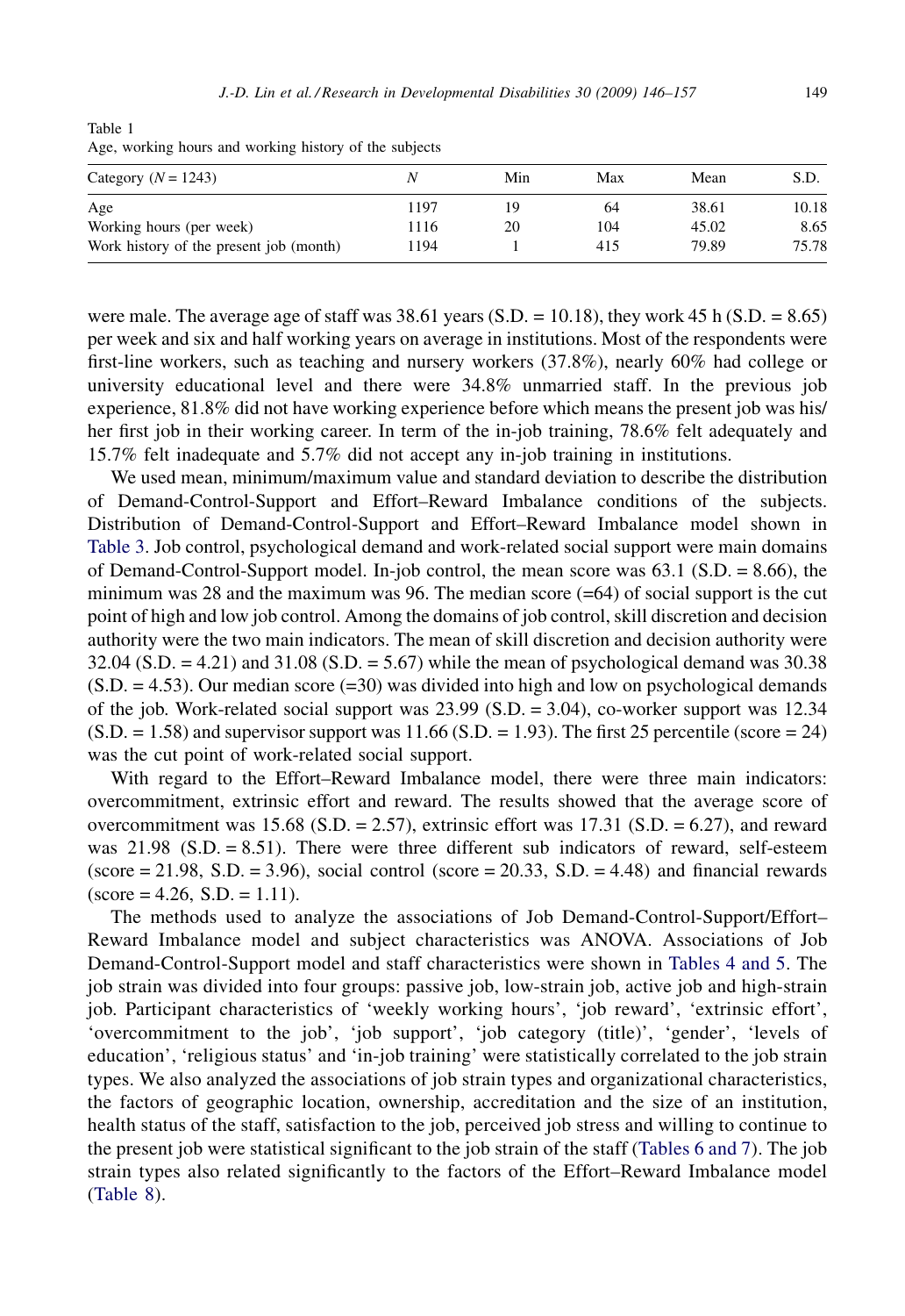| Table 2                                     |  |
|---------------------------------------------|--|
| Demographic characteristics of the subjects |  |

| Gender $(N = 1238)$<br>234<br>18.9<br>Male<br>1004<br>Female<br>81.1<br>Job title $(N = 1203)$<br>Admin workers<br>149<br>12.4<br>89<br>Social worker<br>7.4<br>3.7<br><b>Nurses</b><br>45<br>455<br>37.8<br>Teaching and nursery<br>12.2<br>Counselor<br>147<br>Living carers<br>150<br>12.5<br>Substitute military<br>46<br>3.8<br>Other<br>122<br>10.1<br>72<br>5.9<br>Less than primary school<br>73<br>5.9<br>Junior high school<br>Senior high school<br>354<br>28.8<br>306<br>24.9<br>College<br>University<br>382<br>31.1<br>42<br>3.4<br><b>Masters</b><br>Unmarried<br>426<br>34.8<br>705<br>Married<br>57.5<br>48<br>3.9<br>Divorced<br>0.9<br>Separated<br>11<br>35<br>2.9<br>Widow/-er<br>Religion ( $N = 1204$ )<br><b>Buddhism</b><br>378<br>31.4<br>Tao<br>243<br>20.2<br>3.3<br>I-Kuan Tao<br>40<br>Christian<br>111<br>9.2<br>47<br>3.9<br>Catholic<br>3<br>0.2<br>Muslim<br>370<br>30.7<br>Non-specific<br>Other<br>12<br>1.0<br>69<br>5.7<br>No<br>954<br>78.6<br>Yes, adequate<br>190<br>15.7<br>Yes, inadequate<br>N <sub>0</sub><br>1000<br>81.8<br>12.0<br>Yes, similarity<br>147<br>75<br>6.1 | Category                             | $\boldsymbol{N}$ | Percent |
|------------------------------------------------------------------------------------------------------------------------------------------------------------------------------------------------------------------------------------------------------------------------------------------------------------------------------------------------------------------------------------------------------------------------------------------------------------------------------------------------------------------------------------------------------------------------------------------------------------------------------------------------------------------------------------------------------------------------------------------------------------------------------------------------------------------------------------------------------------------------------------------------------------------------------------------------------------------------------------------------------------------------------------------------------------------------------------------------------------------------|--------------------------------------|------------------|---------|
|                                                                                                                                                                                                                                                                                                                                                                                                                                                                                                                                                                                                                                                                                                                                                                                                                                                                                                                                                                                                                                                                                                                        |                                      |                  |         |
|                                                                                                                                                                                                                                                                                                                                                                                                                                                                                                                                                                                                                                                                                                                                                                                                                                                                                                                                                                                                                                                                                                                        |                                      |                  |         |
|                                                                                                                                                                                                                                                                                                                                                                                                                                                                                                                                                                                                                                                                                                                                                                                                                                                                                                                                                                                                                                                                                                                        |                                      |                  |         |
|                                                                                                                                                                                                                                                                                                                                                                                                                                                                                                                                                                                                                                                                                                                                                                                                                                                                                                                                                                                                                                                                                                                        |                                      |                  |         |
|                                                                                                                                                                                                                                                                                                                                                                                                                                                                                                                                                                                                                                                                                                                                                                                                                                                                                                                                                                                                                                                                                                                        |                                      |                  |         |
|                                                                                                                                                                                                                                                                                                                                                                                                                                                                                                                                                                                                                                                                                                                                                                                                                                                                                                                                                                                                                                                                                                                        |                                      |                  |         |
|                                                                                                                                                                                                                                                                                                                                                                                                                                                                                                                                                                                                                                                                                                                                                                                                                                                                                                                                                                                                                                                                                                                        |                                      |                  |         |
|                                                                                                                                                                                                                                                                                                                                                                                                                                                                                                                                                                                                                                                                                                                                                                                                                                                                                                                                                                                                                                                                                                                        |                                      |                  |         |
|                                                                                                                                                                                                                                                                                                                                                                                                                                                                                                                                                                                                                                                                                                                                                                                                                                                                                                                                                                                                                                                                                                                        |                                      |                  |         |
|                                                                                                                                                                                                                                                                                                                                                                                                                                                                                                                                                                                                                                                                                                                                                                                                                                                                                                                                                                                                                                                                                                                        |                                      |                  |         |
|                                                                                                                                                                                                                                                                                                                                                                                                                                                                                                                                                                                                                                                                                                                                                                                                                                                                                                                                                                                                                                                                                                                        |                                      |                  |         |
|                                                                                                                                                                                                                                                                                                                                                                                                                                                                                                                                                                                                                                                                                                                                                                                                                                                                                                                                                                                                                                                                                                                        |                                      |                  |         |
|                                                                                                                                                                                                                                                                                                                                                                                                                                                                                                                                                                                                                                                                                                                                                                                                                                                                                                                                                                                                                                                                                                                        | Levels of education $(N = 1229)$     |                  |         |
|                                                                                                                                                                                                                                                                                                                                                                                                                                                                                                                                                                                                                                                                                                                                                                                                                                                                                                                                                                                                                                                                                                                        |                                      |                  |         |
|                                                                                                                                                                                                                                                                                                                                                                                                                                                                                                                                                                                                                                                                                                                                                                                                                                                                                                                                                                                                                                                                                                                        |                                      |                  |         |
|                                                                                                                                                                                                                                                                                                                                                                                                                                                                                                                                                                                                                                                                                                                                                                                                                                                                                                                                                                                                                                                                                                                        |                                      |                  |         |
|                                                                                                                                                                                                                                                                                                                                                                                                                                                                                                                                                                                                                                                                                                                                                                                                                                                                                                                                                                                                                                                                                                                        |                                      |                  |         |
|                                                                                                                                                                                                                                                                                                                                                                                                                                                                                                                                                                                                                                                                                                                                                                                                                                                                                                                                                                                                                                                                                                                        |                                      |                  |         |
|                                                                                                                                                                                                                                                                                                                                                                                                                                                                                                                                                                                                                                                                                                                                                                                                                                                                                                                                                                                                                                                                                                                        |                                      |                  |         |
|                                                                                                                                                                                                                                                                                                                                                                                                                                                                                                                                                                                                                                                                                                                                                                                                                                                                                                                                                                                                                                                                                                                        | Marital status ( $N = 1225$ )        |                  |         |
|                                                                                                                                                                                                                                                                                                                                                                                                                                                                                                                                                                                                                                                                                                                                                                                                                                                                                                                                                                                                                                                                                                                        |                                      |                  |         |
|                                                                                                                                                                                                                                                                                                                                                                                                                                                                                                                                                                                                                                                                                                                                                                                                                                                                                                                                                                                                                                                                                                                        |                                      |                  |         |
|                                                                                                                                                                                                                                                                                                                                                                                                                                                                                                                                                                                                                                                                                                                                                                                                                                                                                                                                                                                                                                                                                                                        |                                      |                  |         |
|                                                                                                                                                                                                                                                                                                                                                                                                                                                                                                                                                                                                                                                                                                                                                                                                                                                                                                                                                                                                                                                                                                                        |                                      |                  |         |
|                                                                                                                                                                                                                                                                                                                                                                                                                                                                                                                                                                                                                                                                                                                                                                                                                                                                                                                                                                                                                                                                                                                        |                                      |                  |         |
|                                                                                                                                                                                                                                                                                                                                                                                                                                                                                                                                                                                                                                                                                                                                                                                                                                                                                                                                                                                                                                                                                                                        |                                      |                  |         |
|                                                                                                                                                                                                                                                                                                                                                                                                                                                                                                                                                                                                                                                                                                                                                                                                                                                                                                                                                                                                                                                                                                                        |                                      |                  |         |
|                                                                                                                                                                                                                                                                                                                                                                                                                                                                                                                                                                                                                                                                                                                                                                                                                                                                                                                                                                                                                                                                                                                        |                                      |                  |         |
|                                                                                                                                                                                                                                                                                                                                                                                                                                                                                                                                                                                                                                                                                                                                                                                                                                                                                                                                                                                                                                                                                                                        |                                      |                  |         |
|                                                                                                                                                                                                                                                                                                                                                                                                                                                                                                                                                                                                                                                                                                                                                                                                                                                                                                                                                                                                                                                                                                                        |                                      |                  |         |
|                                                                                                                                                                                                                                                                                                                                                                                                                                                                                                                                                                                                                                                                                                                                                                                                                                                                                                                                                                                                                                                                                                                        |                                      |                  |         |
|                                                                                                                                                                                                                                                                                                                                                                                                                                                                                                                                                                                                                                                                                                                                                                                                                                                                                                                                                                                                                                                                                                                        |                                      |                  |         |
|                                                                                                                                                                                                                                                                                                                                                                                                                                                                                                                                                                                                                                                                                                                                                                                                                                                                                                                                                                                                                                                                                                                        |                                      |                  |         |
|                                                                                                                                                                                                                                                                                                                                                                                                                                                                                                                                                                                                                                                                                                                                                                                                                                                                                                                                                                                                                                                                                                                        |                                      |                  |         |
|                                                                                                                                                                                                                                                                                                                                                                                                                                                                                                                                                                                                                                                                                                                                                                                                                                                                                                                                                                                                                                                                                                                        | In-job training $(N = 1213)$         |                  |         |
|                                                                                                                                                                                                                                                                                                                                                                                                                                                                                                                                                                                                                                                                                                                                                                                                                                                                                                                                                                                                                                                                                                                        |                                      |                  |         |
|                                                                                                                                                                                                                                                                                                                                                                                                                                                                                                                                                                                                                                                                                                                                                                                                                                                                                                                                                                                                                                                                                                                        |                                      |                  |         |
|                                                                                                                                                                                                                                                                                                                                                                                                                                                                                                                                                                                                                                                                                                                                                                                                                                                                                                                                                                                                                                                                                                                        |                                      |                  |         |
|                                                                                                                                                                                                                                                                                                                                                                                                                                                                                                                                                                                                                                                                                                                                                                                                                                                                                                                                                                                                                                                                                                                        | Previous job experience $(N = 1222)$ |                  |         |
|                                                                                                                                                                                                                                                                                                                                                                                                                                                                                                                                                                                                                                                                                                                                                                                                                                                                                                                                                                                                                                                                                                                        |                                      |                  |         |
|                                                                                                                                                                                                                                                                                                                                                                                                                                                                                                                                                                                                                                                                                                                                                                                                                                                                                                                                                                                                                                                                                                                        |                                      |                  |         |
|                                                                                                                                                                                                                                                                                                                                                                                                                                                                                                                                                                                                                                                                                                                                                                                                                                                                                                                                                                                                                                                                                                                        | Yes, different                       |                  |         |

In the multiple logistic regression model of the high-strain job, we found that the factors of financial reward (high reward compare to low reward,  $OR = 0.95$ ,  $95\%$  CI = 0.928-0.975), extrinsic effort (high effort compare to low effort,  $OR = 1.072$ ,  $95\%$   $CI = 1.072 - 1.158$ ), perceived job stress (felt sometimes stressful compare to no stress at all, OR = 2.305, 95%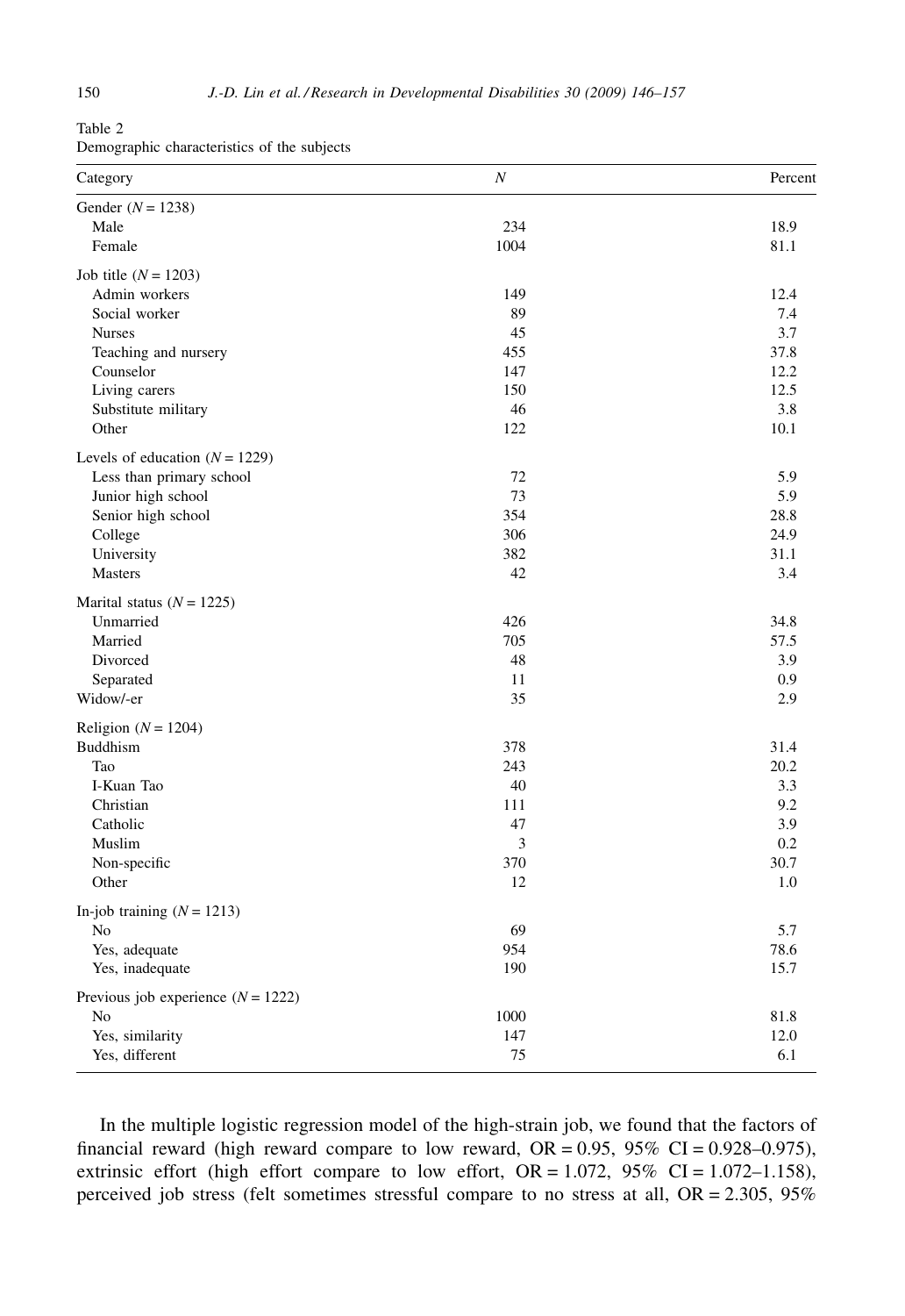| Category ( $N = 1243$ )       | N    | Min | Max | Mean  | S.D. |
|-------------------------------|------|-----|-----|-------|------|
| Demand-Control-Support model  |      |     |     |       |      |
| Job control                   | 1216 | 28  | 96  | 63.13 | 8.66 |
| Skill discretion              | 1223 | 14  | 48  | 32.04 | 4.21 |
| Decision authority            | 1227 | 12  | 48  | 31.08 | 5.67 |
| Psychological demand          | 1220 | 18  | 48  | 30.38 | 4.53 |
| Work-related social support   | 1232 | 8   | 32  | 23.99 | 3.04 |
| Co-worker support             | 1236 | 4   | 16  | 12.34 | 1.58 |
| Supervisor support            | 1232 | 4   | 16  | 11.66 | 1.93 |
| Effort–Reward Imbalance model |      |     |     |       |      |
| Overcommitment                | 1227 | 7   | 24  | 15.68 | 2.57 |
| Extrinsic effort              | 1214 | 7   | 35  | 17.31 | 6.27 |
| Reward                        | 1211 | 11  | 55  | 46.54 | 8.51 |
| Self-esteem                   | 1220 | 5   | 25  | 21.98 | 3.96 |
| Social control                | 1225 | 5   | 25  | 20.33 | 4.48 |
| Financial rewards             | 1237 |     | 5   | 4.26  | 1.11 |

<span id="page-5-0"></span>Table 3 Distribution of Demand-Control-Support and Effort–Reward Imbalance model

 $CI = 1.161 - 4.575$ ; very stressful compare to no stress at all,  $OR = 3.931, 95\% CI = 1.738 - 8.893$ of the staff were significantly correlated to the job strain of the staff [\(Table 9\)](#page-9-0).

## 4. Discussions

The present study attempts to describe the job strain and its determinants of staff working in disability institutions. Job strain clearly is important for staff turnover. Adverse job conditions may lead to the development of anxiety and depressive symptoms [\(Siegrist, 1996;](#page-11-0) [Turner,](#page-11-0) [Wheaton, & Lloyd, 1995](#page-11-0)). Therefore, the assessment of psychosocial work environment may identify workers at risk, and serve as a basis for job-redesign [\(Sanne, Mykletun, Dahl, Moen, &](#page-11-0) [Tell, 2005\)](#page-11-0). Results of the present study showed that most staff working in disability institutions was female (81.1%) and the present job was their first job in their working career (81.8%). [Escriba-Aguir and Tenias-Burillo \(2004\)](#page-11-0) state that gender role has a negative influence on the psychological well-being of hospital staff. [Hatton et al. \(1999\)](#page-11-0) also revealed that the wishful thinking, stress linked to work-home conflict and role ambiguity will affect the general distress of the staff. Support is the most strongly associated with anxiety and depression in women [\(Sanne](#page-11-0) [et al., 2005](#page-11-0)). Therefore, the working environments in the disability institutions should review the supportive health and welfare services to protect the majority workforce–women staff to improve their psychological well-being in disability services. There were over one-fifth staff felt no or inadequately toward the in-job training in the present study. The staff's training in appropriate methods for dealing with challenging behavior of people with intellectual disabilities are necessary in institutions ([Robertson et al., 2005\)](#page-11-0). Due to most staff in disability institutions were their first career job, the authorities should focus on and examine the issue of in-job training to satisfy the needs of staff working in institutions.

Many staff characteristics were correlated with job strain in the study, such as staff's working hours, age, gender, job title, educational level, religion, in-job training, working years in disability institutions and Effort–Reward Imbalance factors. Organization factors, such as geographic location, institutional ownership and accreditation performance and size were also correlated with staff's job strain. As [Hatton et al. \(2001\)](#page-11-0) stated that organizations can attempt to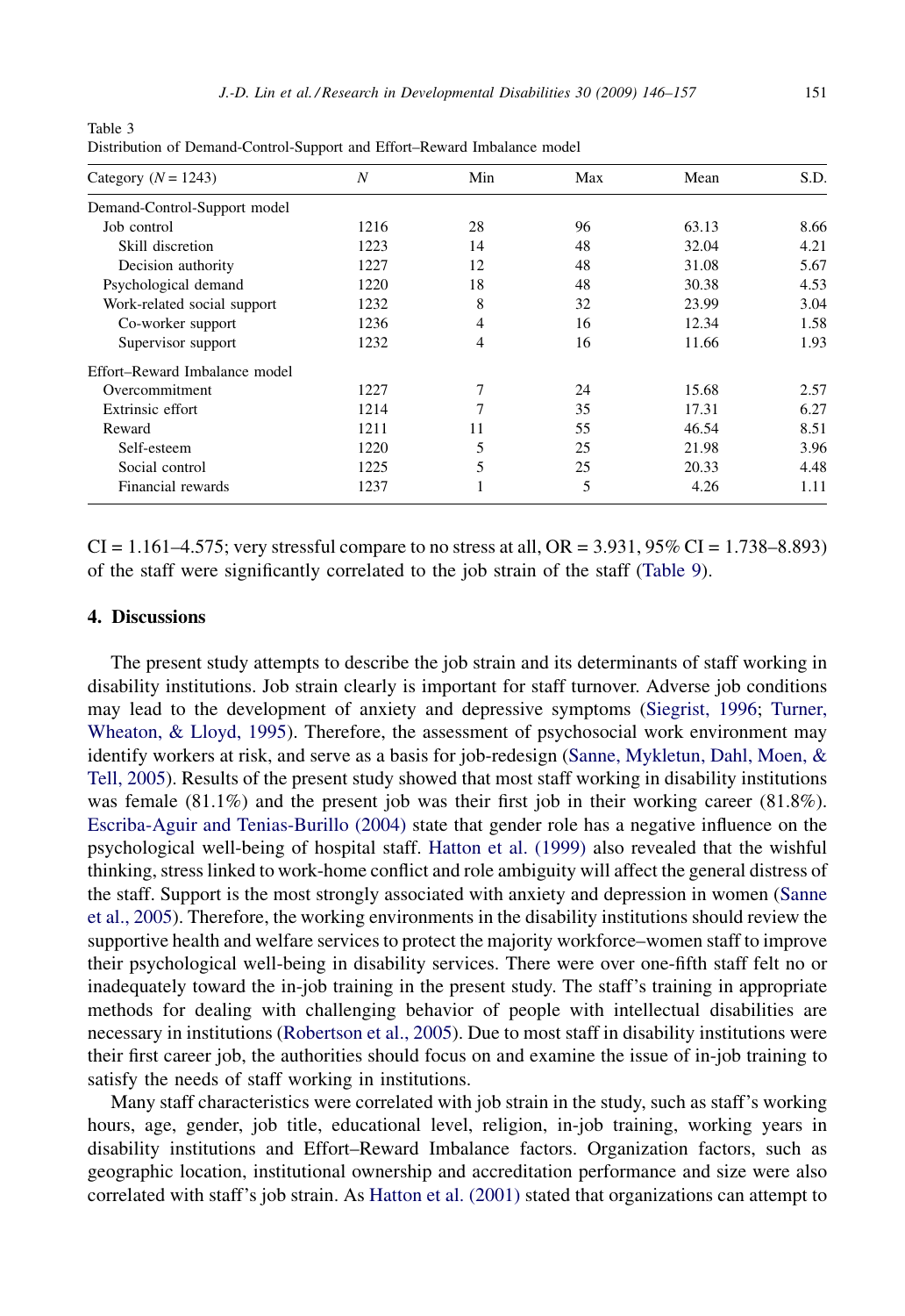<span id="page-6-0"></span>

|                                    |                  |                               |              |                  | Associations of Job Demand-Control-Support model and staff characteristics (I) |              |                  |                                           |       |                  |                  |              |                   |                    |                    |
|------------------------------------|------------------|-------------------------------|--------------|------------------|--------------------------------------------------------------------------------|--------------|------------------|-------------------------------------------|-------|------------------|------------------|--------------|-------------------|--------------------|--------------------|
| Variables                          | Passive job      | Job strain types $(N = 1243)$ |              |                  | Low-strain job                                                                 |              |                  | $\cal F$<br>Active job<br>High-strain job |       |                  | $\boldsymbol{P}$ | Scheffe      |                   |                    |                    |
|                                    | $\boldsymbol{N}$ | Mean                          | S.D.         | $\boldsymbol{N}$ | Mean                                                                           | S.D.         | $\boldsymbol{N}$ | Mean                                      | S.D.  | $\boldsymbol{N}$ | Mean             | S.D.         |                   |                    |                    |
| Work hours/p.w.                    | 310              | 44.68                         | 9.33         | 338              | 43.99                                                                          | 6.86         | 181              | 45.57                                     | 8.02  | 278              | 46.27            | 9.94         | 3.987             | .008               | 4 > 2              |
| Age                                | 323              | 39.26                         | 10.77        | 367              | 39.63                                                                          | 10.60        | 278              | 37.36                                     | 9.30  | 302              | 37.46            | 9.38         | 3.967             | .008               | N.S.               |
| Working years                      | 321              | 83.45                         | 79.78        | 366              | 83.03                                                                          | 78.42        | 195              | 66.20                                     | 76.86 | 304              | 81.94            | 76.86        | 2.639             | .048               | N.S.               |
| Job experiences                    | 319              | 6.2                           | 25.51        | 371              | 8.16                                                                           | 29.16        | 195              | 9.69                                      | 30.69 | 298              | 8.11             | 25.95        | .684              | .562               |                    |
|                                    | 336              | 47.17                         | 7.43         | 366<br>370       | 49.72<br>14.51                                                                 | 6.84<br>5.12 | 193<br>200       | 48.13<br>19.9                             | 7.3   | 303              | 41.02            | 9.52<br>5.96 | 73.892<br>130.280 | < 0.001<br>< 0.001 | 4 < 123<br>4 > 123 |
| Job reward                         |                  |                               |              |                  |                                                                                |              |                  |                                           | 5.68  | 308              | 21.56            |              |                   |                    |                    |
| Extrinsic effort<br>Overcommitment | 335<br>337       | 14.95<br>15.02                | 5.18<br>2.35 | 376              | 15.14                                                                          | 2.35         | 194              | 16.44                                     | 2.59  | 309              | 16.59            | 2.66         | 33.958            | < 0.001            | 3 > 12,4 > 12      |

| Table 4 |                                                                                |  |
|---------|--------------------------------------------------------------------------------|--|
|         | Associations of Job Demand-Control-Support model and staff characteristics (I) |  |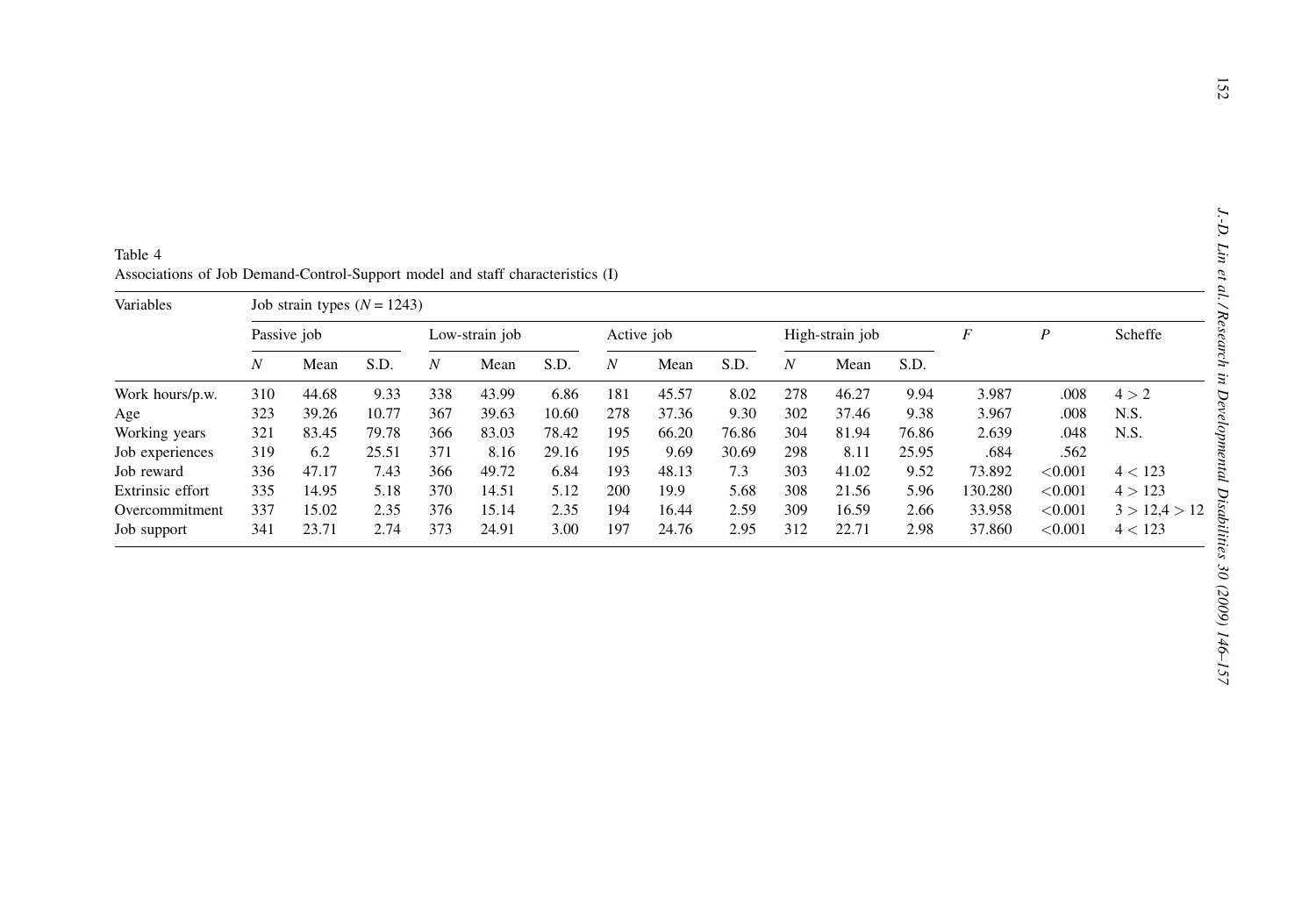| Variable                         |                  | Job strain model $(N = 1243)$ |                  |            |                  |        |                  |             |          |            |
|----------------------------------|------------------|-------------------------------|------------------|------------|------------------|--------|------------------|-------------|----------|------------|
|                                  | Passive          |                               |                  | Low strain | Active           |        |                  | High strain | $\chi^2$ | $P$ -value |
|                                  | $\boldsymbol{N}$ | $(\%)$                        | $\boldsymbol{N}$ | $(\%)$     | $\boldsymbol{N}$ | $(\%)$ | $\boldsymbol{N}$ | $(\%)$      |          |            |
| Job title $(N = 1151)$           |                  |                               |                  |            |                  |        |                  |             | 13.173   | 0.04       |
| Admin staff                      | 34               | 2.8                           | 52               | 4.4        | 27               | 2.3    | 36               | 149         |          |            |
| Front line worker                | 239              | 20                            | 250              | 20.9       | 150              | 12.6   | 239              | 878         |          |            |
| Other                            | 53               | 4.4                           | 62               | 5.2        | 22               | 1.8    | 30               | 167         |          |            |
| Gender $(N = 1227)$              |                  |                               |                  |            |                  |        |                  |             | 9.539    | 0.023      |
| Male                             | 76               | 6.2                           | 81               | 6.6        | 32               | 2.6    | 45               | 3.7         |          |            |
| Female                           | 263              | 21.4                          | 295              | 24         | 168              | 13.7   | 267              | 21.8        |          |            |
| Levels of education $(N = 1219)$ |                  |                               |                  |            |                  |        |                  |             | 48.410   | < 0.001    |
| Less than junior high            | 63               | 5.2                           | 39               | 3.2        | 14               | 1.1    | 27               | 2.2         |          |            |
| Senior high                      | 120              | 9.8                           | 109              | 8.9        | 40               | 3.3    | 82               | 6.7         |          |            |
| College/university               | 156              | 12.8                          | 226              | 18.5       | 144              | 11.8   | 199              | 16.3        |          |            |
| Marital status $(N = 1214)$      |                  |                               |                  |            |                  |        |                  |             | 11.155   | 0.084      |
| Unmarried                        | 106              | 8.7                           | 116              | 9.6        | 78               | 6.4    | 124              | 10.2        |          |            |
| Married                          | 198              | 16.3                          | 231              | 19         | 107              | 8.8    | 22               | 13.3        |          |            |
| Other                            | 31               | 2.6                           | 27               | 2.2        | 13               | 1.1    | 307              | 1.8         |          |            |
| Religion ( $N = 1193$ )          |                  |                               |                  |            |                  |        |                  |             | 33.195   | 0.001      |
| <b>Buddhism</b>                  | 112              | 9.4                           | 122              | 10.2       | 45               | 3.8    | 97               | 8.1         |          |            |
| Dao                              | 79               | 6.6                           | 76               | 6.4        | 27               | 2.3    | 61               | 5.1         |          |            |
| Christian/Catholic               | 36               | 3                             | 40               | 3.4        | 38               | 3.2    | 38               | 3.2         |          |            |
| No-specific                      | 86               | 7.2                           | 112              | 9.4        | 71               | 6      | 99               | 8.3         |          |            |
| Other                            | 14               | 1.2                           | 16               | 1.3        | 16               | 1.3    | 8                | 0.7         |          |            |
| Job experience $(N = 1212)$      |                  |                               |                  |            |                  |        |                  |             | 9.084    | 0.169      |
| N <sub>0</sub>                   | 280              | 23.1                          | 314              | 25.9       | 153              | 12.6   | 246              | 20.3        |          |            |
| Yes, same type                   | 31               | 2.6                           | 43               | 3.5        | 28               | 2.3    | 43               | 3.5         |          |            |
| Yes, different type              | 22               | 1.8                           | 16               | 1.3        | 17               | 1.4    | 19               | 1.6         |          |            |
| In-job training $(N = 1205)$     |                  |                               |                  |            |                  |        |                  |             | 14.322   | 0.026      |
| N <sub>o</sub>                   | 25               | 2.1                           | 23               | 1.9        | 8                | 0.7    | 13               | 1.1         |          |            |
| Yes, adequate                    | 259              | 21.5                          | 303              | 25.1       | 152              | 12.6   | 234              | 19.4        |          |            |
| Yes, inadequate                  | 48               | 4                             | 42               | 3.5        | 38               | 3.2    | 60               | 5           |          |            |

Table 5 Associations of Job Demand-Control-Support model and staff characteristics (II)

reduce job strain by: fostering appropriate practical coping skills of staff, encouraging a positive commitment to the organization, making staff roles clear, increasing the support available to staff, considering streamlining bureaucratic procedures where this is consistent with service quality, and increasing the control which staff have. The health professionals should be aware of perceived adverse psychosocial work environment as a potential risk factor for anxiety and depression of staff [\(Sanne et al., 2005](#page-11-0)).

Finally, multiple logistic regression model was used to evaluate the factors associated with high job strain in the study. This model illustrated that the factor of reward, extrinsic effort and self-perceived job stress were correlated with staff's high-strain job. [Robertson et al. \(2005\)](#page-11-0) suggested that employers seeking to reduce turnover or stress of the staff should pay attention to basic pay and conditions. High demands, low control and low support individually, but particularly combined, are risk factors for anxiety and depression. In addition, social relationship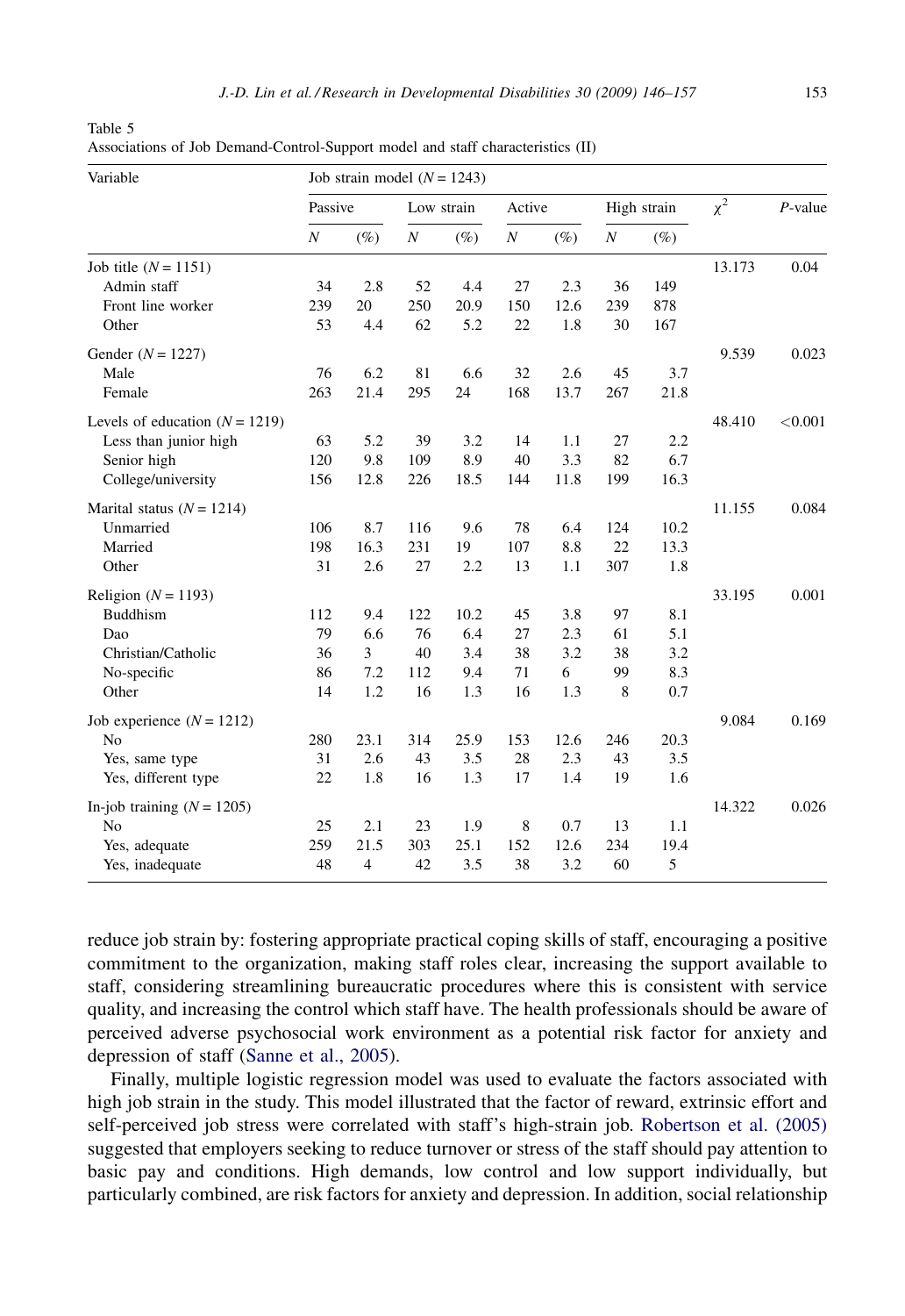| Variable                                        |           | Job strain types $(N = 1243)$ |            |             |           |             |           |             |          |            |
|-------------------------------------------------|-----------|-------------------------------|------------|-------------|-----------|-------------|-----------|-------------|----------|------------|
|                                                 | Passive   |                               | Low strain |             | Active    |             |           | High strain | $\chi^2$ | $P$ -value |
|                                                 | N         | $(\%)$                        | N          | (%)         | N         | $(\%)$      | N         | $(\%)$      |          |            |
| Location $(N = 1232)$                           |           |                               |            |             |           |             |           |             | 18.122   | 0.006      |
| North Taiwan                                    | 104       | 8.4                           | 117        | 9.5         | 61        | 5           | 94        | 7.6         |          |            |
| Central Taiwan                                  | 127       | 10.3                          | 155        | 12.6        | 52        | 4.2         | 113       | 9.2         |          |            |
| South and East Taiwan                           | 111       | 9                             | 105        | 8.5         | 87        | 7.1         | 106       | 8.6         |          |            |
| Ownership $(N = 1232)$                          |           |                               |            |             |           |             |           |             | 46.395   | < 0.001    |
| Public                                          | 166       | 13.5                          | 130        | 10.6        | 52        | 4.2         | 160       | 13          |          |            |
| Private                                         | 176       | 14.3                          | 247        | 20          | 148       | 12          | 153       | 12.4        |          |            |
| Accreditation $(N = 1171)$                      |           |                               |            |             |           |             |           |             | 19.492   | ${<}0.001$ |
| Excellent (Grade A)                             | 125       | 10.7                          | 104        | 8.9         | 63        | 5.4         | 134       | 11.4        |          |            |
| Good (Grade B) and the<br>less (Grades C and D) | 197       | 16.8                          | 255        | 21.8        | 128       | 10.9        | 165       | 14.1        |          |            |
| Size $(N = 1232)$                               |           |                               |            |             |           |             |           |             | 16.452   | 0.001      |
| Large ( $\geq$ 100 persons)                     | 297<br>45 | 24.1<br>3.7                   | 321<br>56  | 26.1<br>4.5 | 157<br>43 | 12.7<br>3.5 | 285<br>28 | 23.1<br>2.3 |          |            |
| Other $(<100$ persons)                          |           |                               |            |             |           |             |           |             |          |            |

<span id="page-8-0"></span>Table 6 Associations of Job Demand-Control-Support model and organizational characteristics

in the workplace accounted for a great variability of job satisfaction in Taiwanese societies [\(Cheng et al., 2003](#page-11-0)). Staff support was significantly correlated with psychological outcomes, with low levels of support being associated with high levels of stress [\(Harris & Thomson, 1993](#page-11-0); [Rose et al., 2003\)](#page-11-0). Positive changes in perceived social support, decision latitude, and

Table 7 Associations of Job Demand-Control-Support model and job characteristics

| Variable                            | Job strain types $(N = 1243)$ |        |     |            |        |        |     |             |          |            |  |  |
|-------------------------------------|-------------------------------|--------|-----|------------|--------|--------|-----|-------------|----------|------------|--|--|
|                                     | Passive                       |        |     | Low strain | Active |        |     | High strain | $\chi^2$ | $P$ -value |  |  |
|                                     | N                             | $(\%)$ | N   | $(\%)$     | N      | $(\%)$ | N   | (%)         |          |            |  |  |
| Health status                       |                               |        |     |            |        |        |     |             | 36.504   | < 0.001    |  |  |
| Better than before                  | 48                            | 3.9    | 75  | 6.1        | 34     | 2.8    | 51  | 4.1         |          |            |  |  |
| Similarity                          | 187                           | 15.2   | 214 | 17.4       | 87     | 7.1    | 130 | 10.6        |          |            |  |  |
| Worse than before                   | 107                           | 8.7    | 87  | 7.1        | 79     | 6.4    | 131 | 10.7        |          |            |  |  |
| Satisfaction to the job             |                               |        |     |            |        |        |     |             | 104.86   | < 0.001    |  |  |
| Satisfactory                        | 223                           | 18.4   | 296 | 24.4       | 131    | 10.8   | 136 | 11.2        |          |            |  |  |
| Neutral                             | 92                            | 7.6    | 63  | 5.2        | 46     | 3.8    | 117 | 9.7         |          |            |  |  |
| Unsatisfactory                      | 22                            | 1.8    | 14  | 1.2        | 16     | 1.3    | 56  | 4.6         |          |            |  |  |
| Willing to Continue the present job |                               |        |     |            |        |        |     |             | 81.254   | < 0.001    |  |  |
| Continue                            | 207                           | 17.1   | 278 | 22.9       | 121    | 10     | 135 | 11.1        |          |            |  |  |
| Neutral                             | 89                            | 7.3    | 71  | 5.9        | 61     | 5      | 109 | 9           |          |            |  |  |
| Discontinue                         | 41                            | 3.4    | 24  | 2          | 12     | 1      | 65  | 5.4         |          |            |  |  |
| Perceived job stress                |                               |        |     |            |        |        |     |             | 161.4    | < 0.001    |  |  |
| No stress                           | 93                            | 7.7    | 103 | 8.5        | 18     | 1.5    | 17  | 1.4         |          |            |  |  |
| Sometimes                           | 217                           | 17.9   | 230 | 18.9       | 118    | 9.7    | 180 | 14.8        |          |            |  |  |
| Very stressful                      | 26                            | 2.1    | 41  | 3.4        | 59     | 4.9    | 112 | 9.2         |          |            |  |  |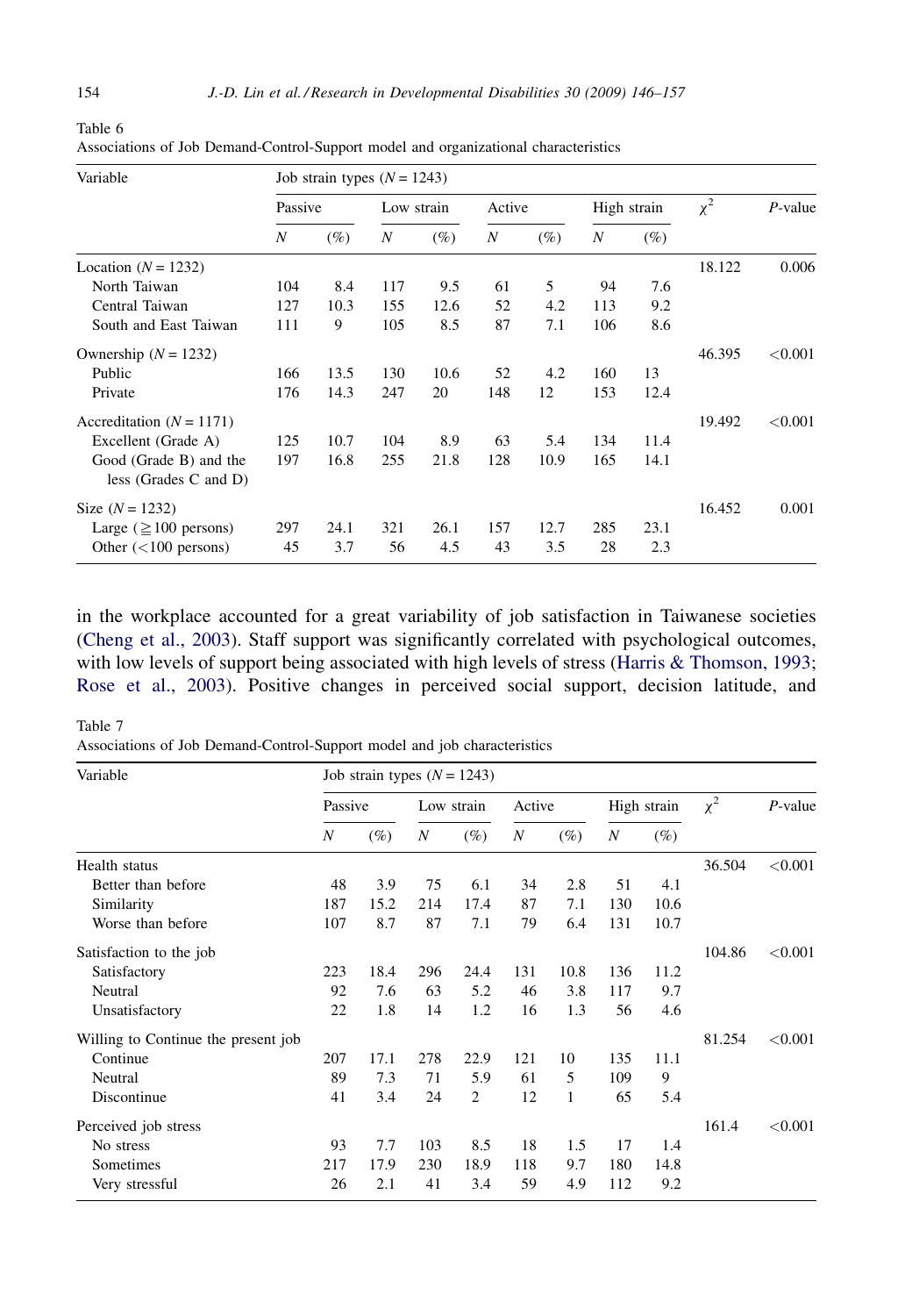| Variable                    | Job strain types $(N = 1243)$ |        |            |        |        |        |     |             |          |            |  |  |
|-----------------------------|-------------------------------|--------|------------|--------|--------|--------|-----|-------------|----------|------------|--|--|
|                             | Passive                       |        | Low strain |        | Active |        |     | High strain | $\chi^2$ | $P$ -value |  |  |
|                             | N                             | $(\%)$ | N          | $(\%)$ | N      | $(\%)$ | N   | $(\%)$      |          |            |  |  |
| Effort status $(N = 1207)$  |                               |        |            |        |        |        |     |             | 220.15   | < 0.001    |  |  |
| Low effort                  | 224                           | 18.6   | 262        | 21.7   | 64     | 5.3    | 68  | 5.6         |          |            |  |  |
| High effort                 | 111                           | 9.2    | 108        | 8.9    | 130    | 10.8   | 240 | 19.9        |          |            |  |  |
| Job commitment $(N = 1219)$ |                               |        |            |        |        |        |     |             | 64.029   | < 0.001    |  |  |
| Non-overcommitment          | 244                           | 20     | 263        | 21.6   | 98     | 8      | 148 | 12.1        |          |            |  |  |
| Overcommitment              | 93                            | 7.6    | 113        | 9.3    | 99     | 8.1    | 161 | 13.2        |          |            |  |  |
| Reward status $(N = 1205)$  |                               |        |            |        |        |        |     |             | 113.06   | < 0.001    |  |  |
| Low reward                  | 151                           | 12.5   | 110        | 9.1    | 79     | 6.6    | 213 | 17.7        |          |            |  |  |
| High reward                 | 185                           | 15.4   | 256        | 21.2   | 121    | 10     | 90  | 7.5         |          |            |  |  |
| Job support $(N = 1224)$    |                               |        |            |        |        |        |     |             | 48.979   | < 0.001    |  |  |
| Low support                 | 293                           | 23.9   | 264        | 21.6   | 137    | 11.2   | 272 | 22.2        |          |            |  |  |
| High support                | 48                            | 3.9    | 109        | 8.9    | 61     | 5      | 40  | 3.3         |          |            |  |  |

<span id="page-9-0"></span>Table 8 Associations of Job Demand-Control-Support and Effort–Reward Imbalance model

psychological job demands went together with a decrease in fatigue, emotional exhaustion and psychological distress ([Janssen & Nijhuis, 2004](#page-11-0)).

This study has many limitations that should be acknowledged. First, healthy worker effect will possible affect the results of the study. Moreover, our data were collected during the season of Chinese New Year and the Sixth Disability Welfare Institution Accreditation of Taiwan, these events might increase the job strain. However, the present paper was the first study to describe the job strain and determinants of staff working in disability institutions in Taiwan. It gives the health welfare professionals a general picture of job strain toward staff working for people with ID. An important focus of future research should be extending the findings to consider the factors to affect the high job strain to improve the well-being for staff working for people with ID.

Table 9 Factors associated with high job strain in multiple logistic regression model

| Variable               | Reference    | $\beta$ | <b>OR</b> | 95%   | <b>CI</b> |
|------------------------|--------------|---------|-----------|-------|-----------|
| Working hours per week |              | $-.001$ | .999      | .979  | 1.019     |
| Age                    |              | .008    | 1.008     | .981  | 1.036     |
| Working years          |              | $-.001$ | .999      | .996  | 1.002     |
| BMI                    |              | $-.022$ | .978      | .923  | 1.037     |
| Financial reward       |              | $-.050$ | .951      | .928  | .975      |
| Extrinsic effort       |              | .108    | 1.114     | 1.072 | 1.158     |
| Overcommitment         |              | .000    | 1.000     | .919  | 1.088     |
| Job support            |              | $-.170$ | .844      | .783  | .910      |
| Job title              | Admin worker |         |           |       |           |
| First-line workers     |              | .026    | 1.026     | .586  | 1.797     |
| Other                  |              | $-.273$ | .761      | .350  | 1.655     |
| Gender                 | Male         |         |           |       |           |
| Female                 |              | $-.007$ | .993      | .576  | 1.714     |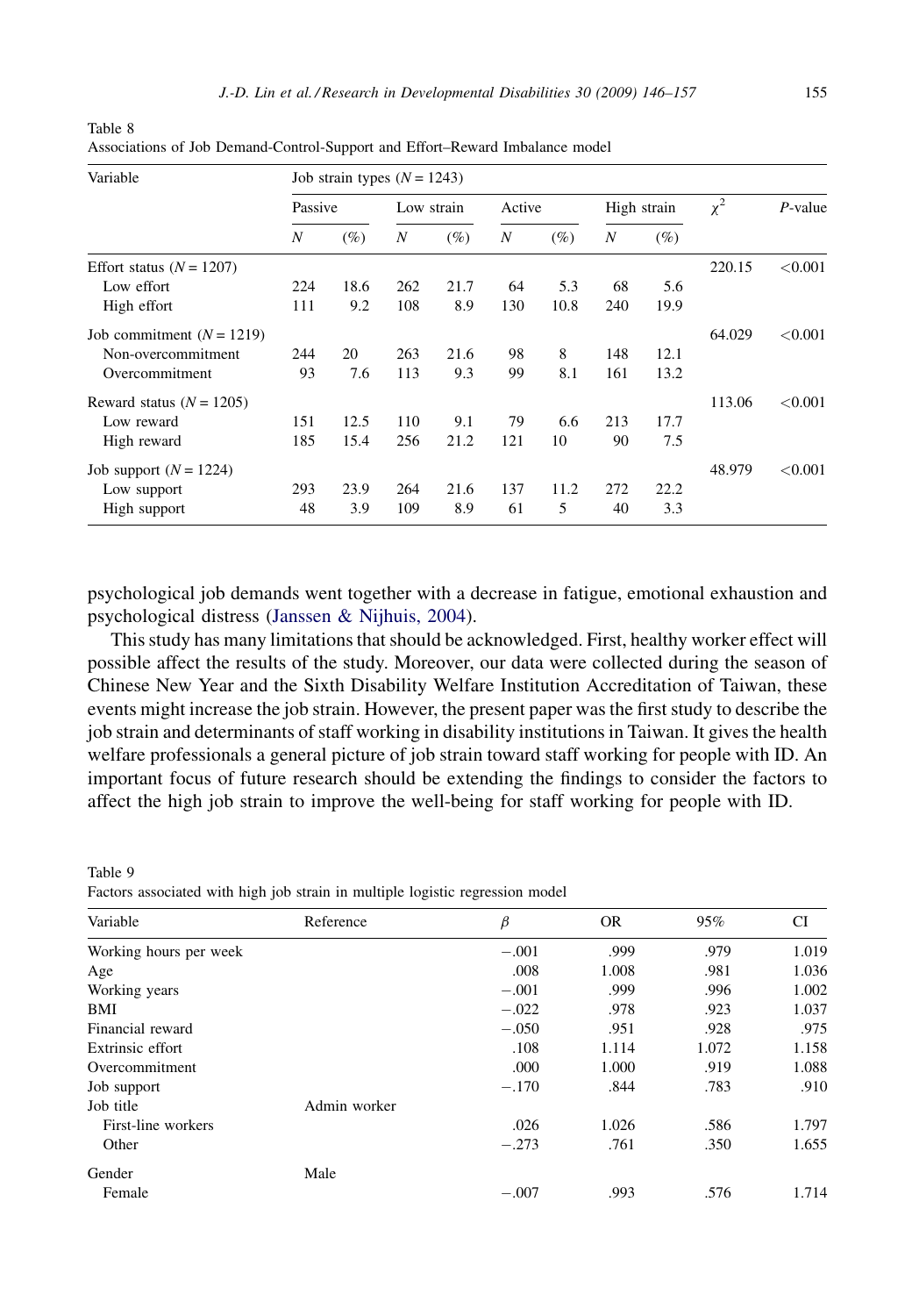<span id="page-10-0"></span>Table 9 (Continued )

| Variable                  | Reference             | $\beta$ | <b>OR</b> | 95%   | CI    |
|---------------------------|-----------------------|---------|-----------|-------|-------|
| Level of education        | Less than junior high |         |           |       |       |
| Senior high school        |                       | $-.152$ | .859      | .410  | 1.803 |
| College/university        |                       | $-.334$ | .716      | .333  | 1.541 |
| Religion                  | Non-specific          |         |           |       |       |
| <b>Buddhism</b>           |                       | .008    | 1.008     | .608  | 1.671 |
| Dao                       |                       | $-.191$ | .826      | .477  | 1.430 |
| Christian/Catholic        |                       | .131    | 1.140     | .609  | 2.134 |
| Other                     |                       | $-.991$ | .371      | .122  | 1.129 |
| In-job training           | N <sub>0</sub>        |         |           |       |       |
| Yes, adequate             |                       | $-.142$ | .868      | .378  | 1.991 |
| Yes, inadequate           |                       | $-.330$ | .719      | .288  | 1.796 |
| Institution location      | North                 |         |           |       |       |
| Central                   |                       | .057    | 1.058     | .637  | 1.759 |
| East and south            |                       | $-.048$ | .953      | .531  | 1.711 |
| Institution ownership     | Public                |         |           |       |       |
| Private                   |                       | $-.591$ | .554      | .348  | .883  |
| Institution accreditation | A Grade               |         |           |       |       |
| B Grade and the less      |                       | $-.098$ | .907      | .569  | 1.445 |
| Size of the institution   | Large                 |         |           |       |       |
| Non-large                 |                       | $-.196$ | .822      | .416  | 1.623 |
| Health status             | Better than before    |         |           |       |       |
| Similarity                |                       | $-.357$ | .699      | .404  | 1.212 |
| Worse than before         |                       | $-.454$ | .635      | .356  | 1.134 |
| Job satisfaction          | Satisfactory          |         |           |       |       |
| Neutral                   |                       | .126    | 1.135     | .705  | 1.826 |
| Unsatisfactory            |                       | $-.379$ | .685      | .328  | 1.431 |
| Job continuity            | Discontinue           |         |           |       |       |
| Neutral                   |                       | .034    | 1.034     | .654  | 1.636 |
| Continuity                |                       | .049    | 1.051     | .552  | 1.998 |
| Perceived job stress      | No stress             |         |           |       |       |
| Sometimes                 |                       | .835    | 2.305     | 1.161 | 4.575 |
| Very stressful            |                       | 1.369   | 3.931     | 1.738 | 8.893 |

## Acknowledgements

Authors would like to acknowledge the in-part grant support from the Chung-Hua Foundation for Persons with Intellectual Disabilities, Taipei County, Taiwan for this research and those disability institutional staff who participated in the study. In addition, the authors wants to acknowledge the kindness of professor Cheng Y.W., agreed to use the Chinese Version of the JCQ and ERI scales in the study.

## References

Attwood, T., & Joachim, R. (1994). The prevention and management of seriously disruptive behaviour in Australia. In N. Bouras (Ed.), Mental health in mental retardation: Recent advances and practices (pp. 365–374). Cambridge: Cambridge University Press.